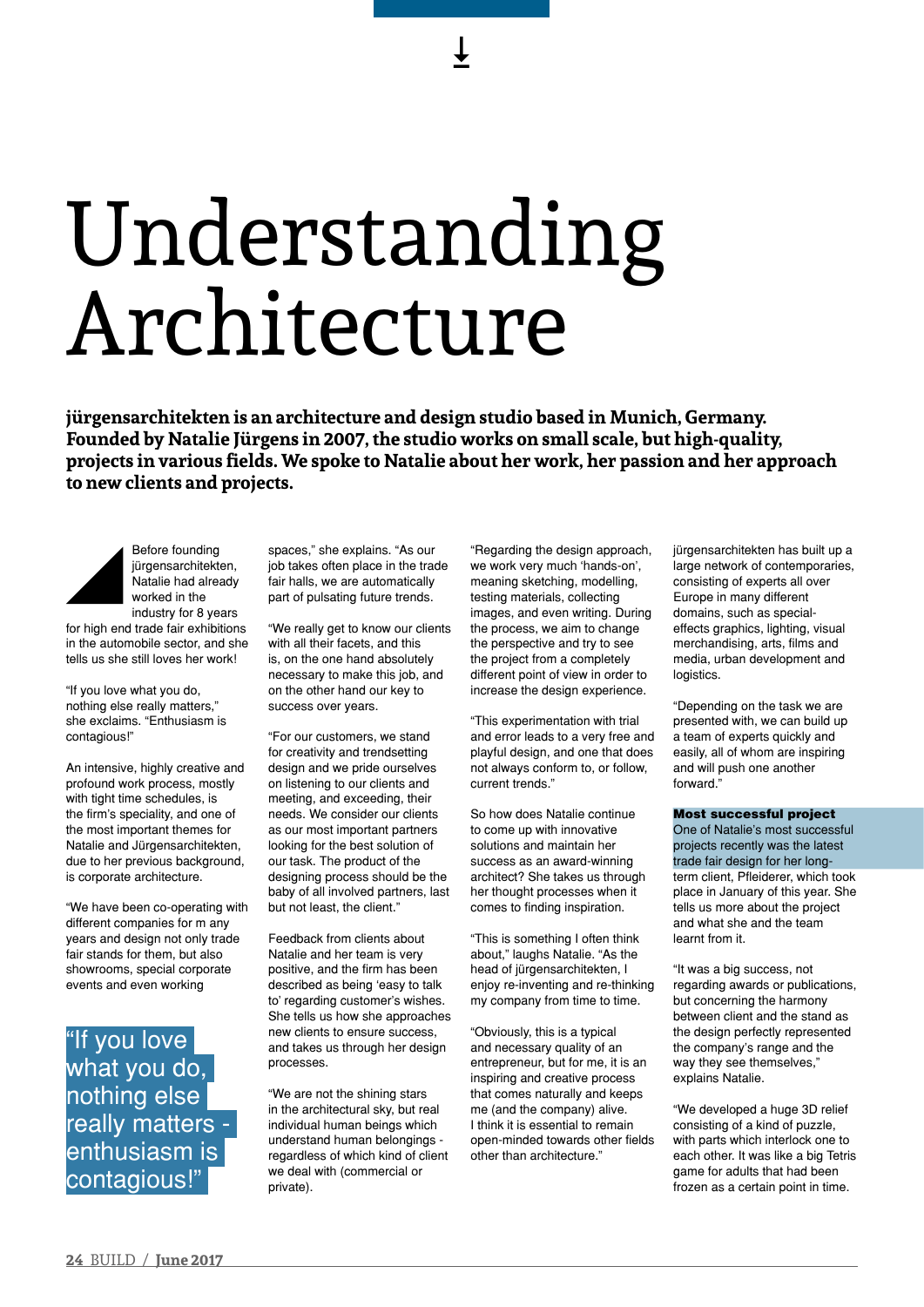## Gunderstanding Architecture

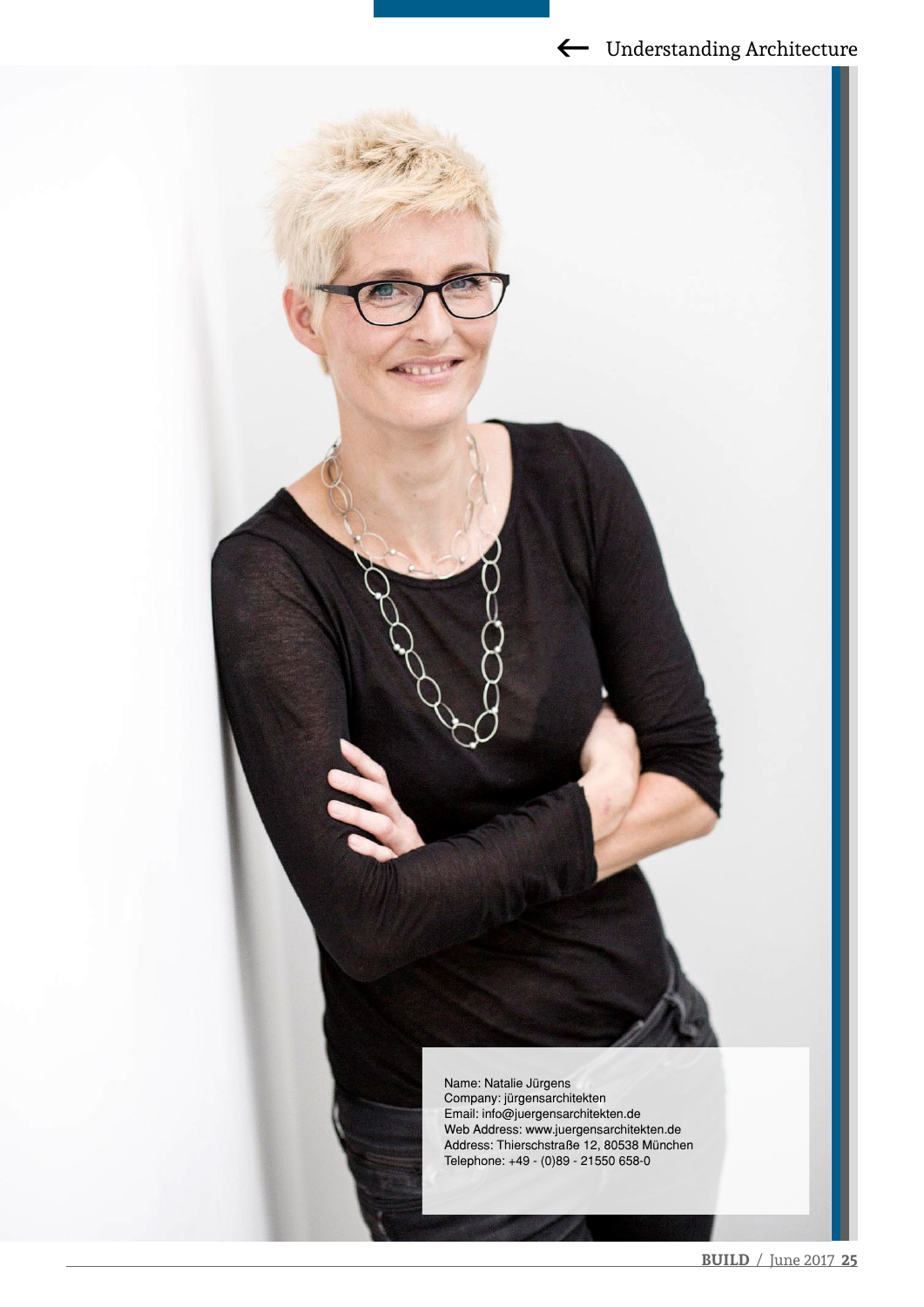"We had single boxes filled with the Pfleiderer products: coated and uncoated chipboards, high pressure laminates (HPL) in more than 300 different decors, chipboards for special uses like fire protection or light weight issues etc., and this huge range of products was organized in a logical and clearly arranged way through the boxes."

The Pfleiderer team loved the stand immediately and gave Jürgensarchitekten the feedback that the stand was the perfect tool to work with.

"At a glance, they could find the product they were looking for - but at the same time, and in the same space, the amazing artwork material collages intrigue those looking and they experience something new. The boxes told the Pfleiderer story like a comic strip.

"What did we learn from this?" ask Natalie. "Learning for us never ends; every project turns out with great and, sometimes, surprising experiences."

Recently jürgensarchitekten were selected as one of the Architecture Top 50 by BUILD magazine. Natalie tells us how delighted she was to receive such an accolade and what this means for her firm.

"After 10 years of creative work, we are incredibly proud to be chosen! As Jürgensarchitekten is a small studio, it was a big surprise to be elected by a global acting magazine and we appreciate very much that BUILD considers also some 'Davids' and not only 'Goliaths' in its nominations.

"Even more for our clients than for us, this is a strong sign for the individual way of working we pursue. When we win awards or get other positive feedbacks, the client can feel proud, too, because he feels like an important part of the process and in fact also is."

So what does the future hold for the architecture industry? And for Natalie and her dedicated team?

"I observe the trends on the trade fairs, and surprisingly, most of them endure several years.

"Still one of the strongest themes for the last few years, and probably for the next years and decades, will remain sustainability. But the way people deal with it, becomes more playful and joyful. Sustainability has become not only a lifestyle, but an omnipresent necessity, which can release power and creativity.

"I am for example fascinated by radical concepts like creating neutral spaces which can be occupied and utilised by completely different uses and users – depending on the demands of the situation. For me, such concepts reflect the tasks we are prompted to solve in the changing world we are living. Transferring these thoughts onto my work, I love to deal with existing structures. Even regarding trade fair design, which seems to be an enormous battle of materials, we design the stand always in terms of re-using it and in surprisingly new ways that's the art about it!"

Corporate architecture will stay the firm's special competence, and it is now working on widening its activities towards more permanent installations and retail design. Both fields require high end design combined with tough time schedules, which is fortunately one of Natalie's, and her firms', core capabilities.